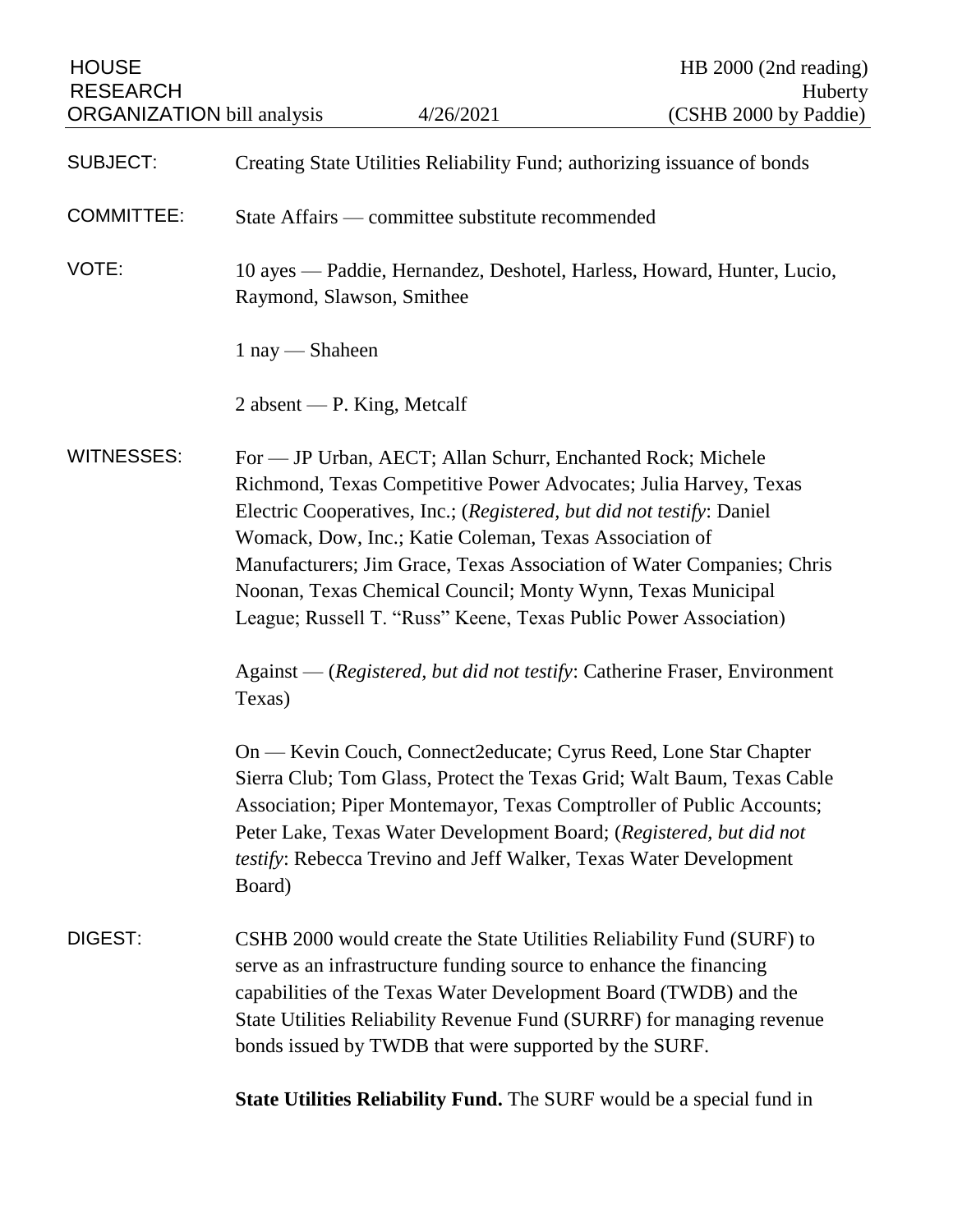the state treasury outside the general revenue fund to be used by TWDB without further legislative appropriation. TWDB could establish separate accounts in the fund, transfer funds between accounts, and invest, reinvest, and direct the investment of money in the fund.

The fund could be held by the Texas Treasury Safekeeping Trust Company or other trustee for and in the name of the board. TWDB would have legal title to money and investments in the fund until money was disbursed under the bill.

The fund would consist of:

- money appropriated to the fund and money transferred or deposited to the fund, including money transferred or deposited at TWDB's discretion;
- the proceeds of any fee or tax that was dedicated to the fund;
- any other revenue that the Legislature dedicated to the fund;
- investment earnings and interest earned on amounts credited to the fund; and
- money transferred to the fund from another fund or account.

*Management and investment.* TWDB, the trust company, or other trustee could hold and invest the fund for and in the name of the board. The overall objectives for the investment of the fund would be, in order of precedence, preservation and safety of the fund principal, liquidity, and investment yield. The fund could be invested with the state treasury pool.

In managing the fund's assets, TWDB or the trustee could acquire, exchange, sell, supervise, manage, or retain any kind of investment that a prudent investor would acquire or retain in light of the purposes, terms, distribution requirements, and other circumstances of the fund then prevailing, taking into consideration the investment of all the assets of the fund rather than a single investment.

TWDB or the trustee could charge fees to cover costs incurred in managing and investing the fund that were consistent with those charged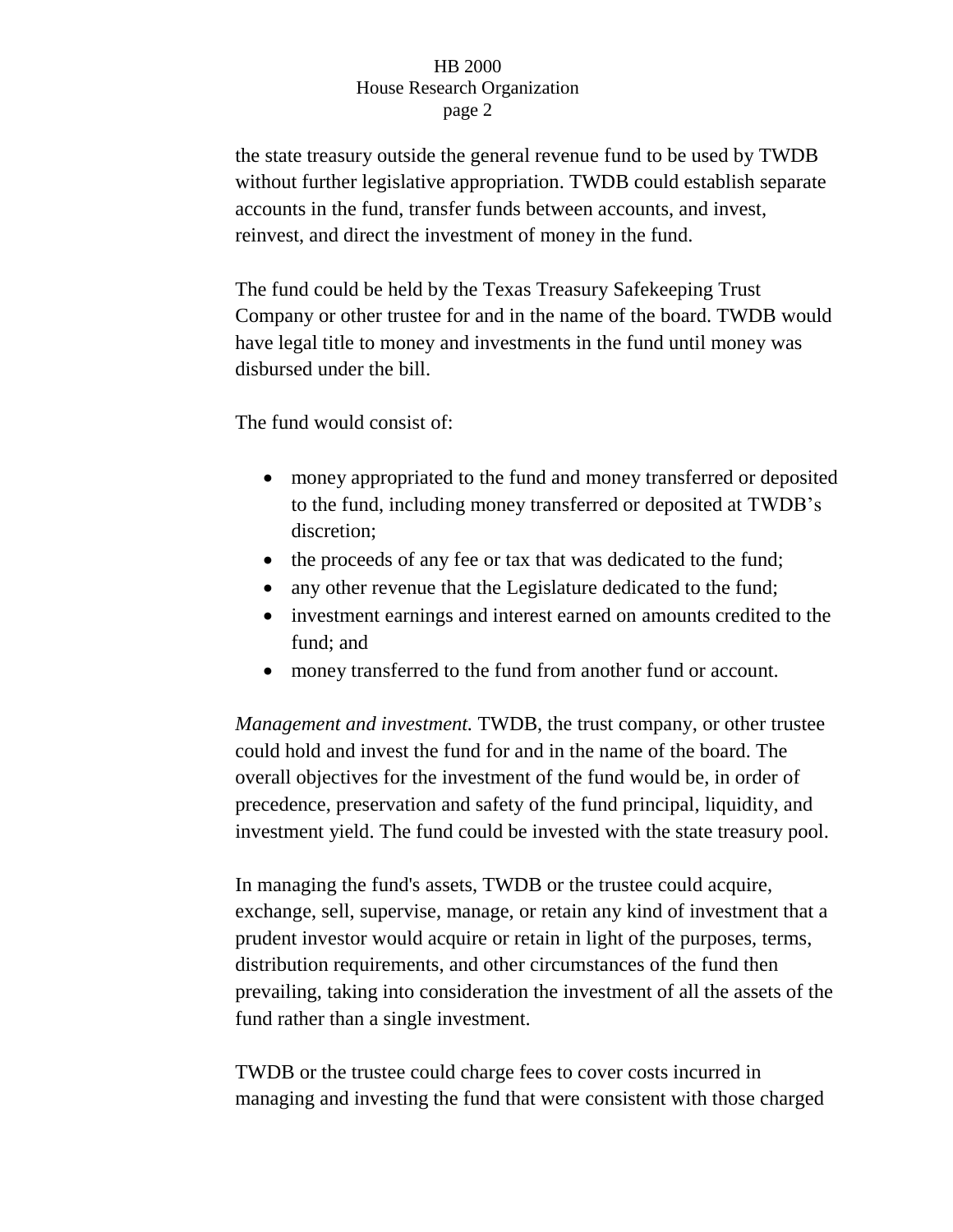to other state and local governmental entities for which the board or trustee provided investment management services. Fees could be recovered only from the earnings of the SURF.

An investment-related contract entered into under the bill would not be subject to state law governing the resolution of certain contract claims against the state.

*Use of fund.* The SURF could be used only to:

- enhance the reliability and resiliency of water, electric, and natural gas utilities, broadband providers, and power generation companies by supporting projects, including projects to weatherize facilities, to provide resilience and continuous service during periods of high demand;
- pay the necessary and reasonable expenses of TWDB in administering the fund; and
- transfer funds to other TWDB programs or funds.

The fund could not be used to subsidize or finance the construction of electric generation facilities. Money from the fund could be used to make payments under a public and private entity agreement to design, develop, finance, or construct a project under the bill.

The use of the fund could be prioritized based on a statewide utility reliability and resiliency plan adopted under the bill.

The TWDB could provide financial assistance from the fund for a water, electric, or natural gas utility project or to a broadband provider for matching funds to participate in a federal program for broadband facilities. Financial assistance could be provided in any form as determined by TWDB, including a loan, a loan guarantee, an equity ownership in a public or private entity, a joint venture with a public or private entity, a grant, an interest rebate, or an interest subsidy.

In providing financial assistance, TWDB could make, enter into, and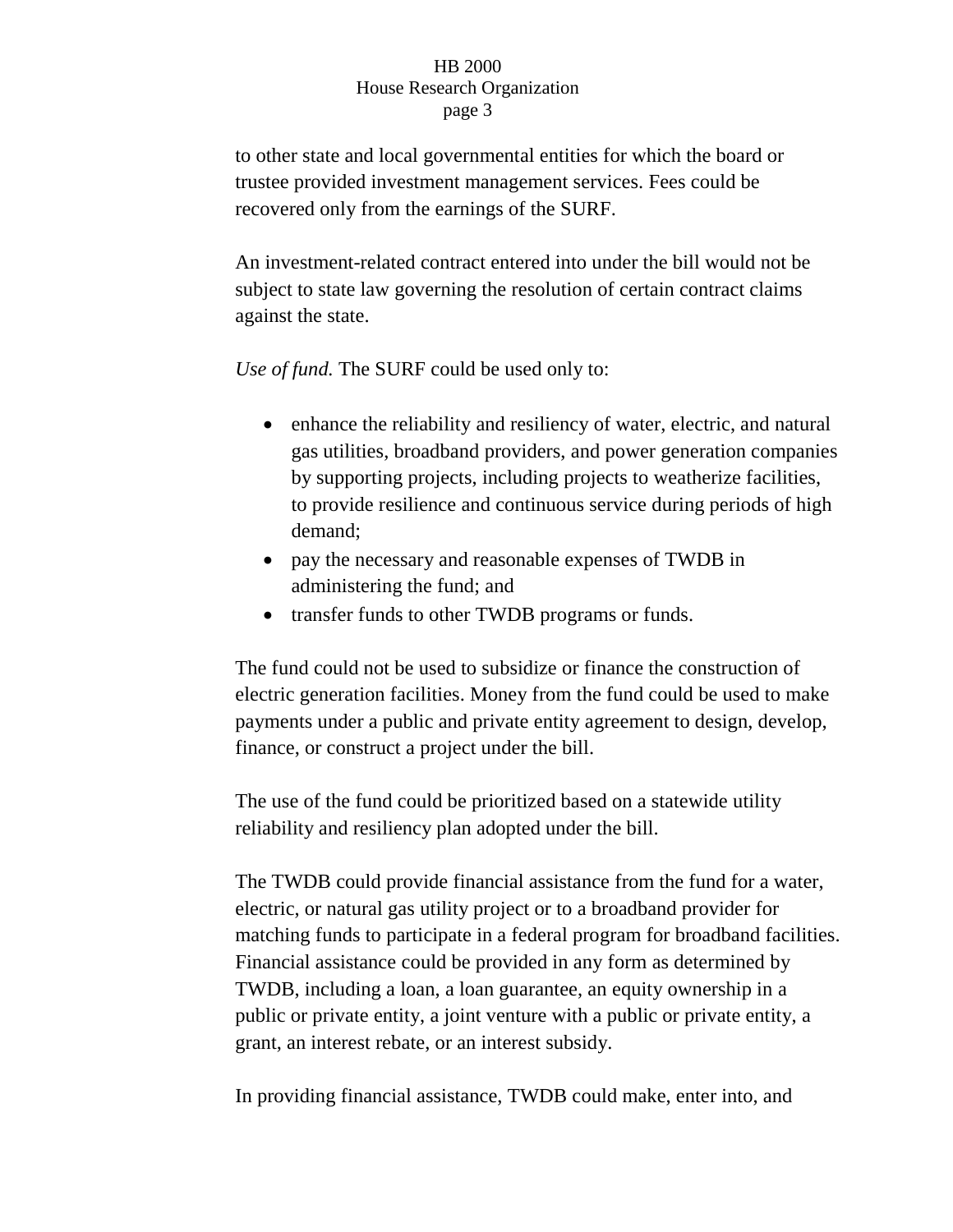enforce certain contracts and agreements and take other actions to accomplish any of TWDB's purposes.

Money in the fund could not be used for the purposes of certification by the comptroller of the state budget.

*Prioritization of projects.* TWDB would have to establish a point system for prioritizing projects for which financial assistance was sought. The system would have to include a standard for the board to apply in determining whether a project qualified for assistance at the time of application.

TWDB would have to give the highest consideration in awarding points to projects that would have a substantial effect, including projects that would harden facilities to protect against extreme weather and fuel supply disruptions, enhance resiliency of existing facilities during periods of high demand, and enhance the availability of fuel or water to existing power generation resources to improve their reliability to provide continuous and adequate electric service during periods of high demand.

In prioritizing projects, the board also could consider other funding sources secured by the applicant, the financial capacity of the applicant to repay the assistance provided, and the ability of the applicant to timely leverage state financing with local, federal, or private funding. TWDB would be prohibited from considering federal tax subsidies in prioritizing projects.

*Reliability and resiliency plan.* The bill would allow TWDB to develop and conduct a study of the needs, causes, and methods to address reliability and resiliency of the industries affected by the bill and develop a statewide reliability and resiliency plan. TWDB could use money from the SURF to contract and engage outside entities to develop the study or plan.

*Cooperation with other state agencies.* The Public Utility Commission (PUC), the Railroad Commission (RRC), and other state agencies would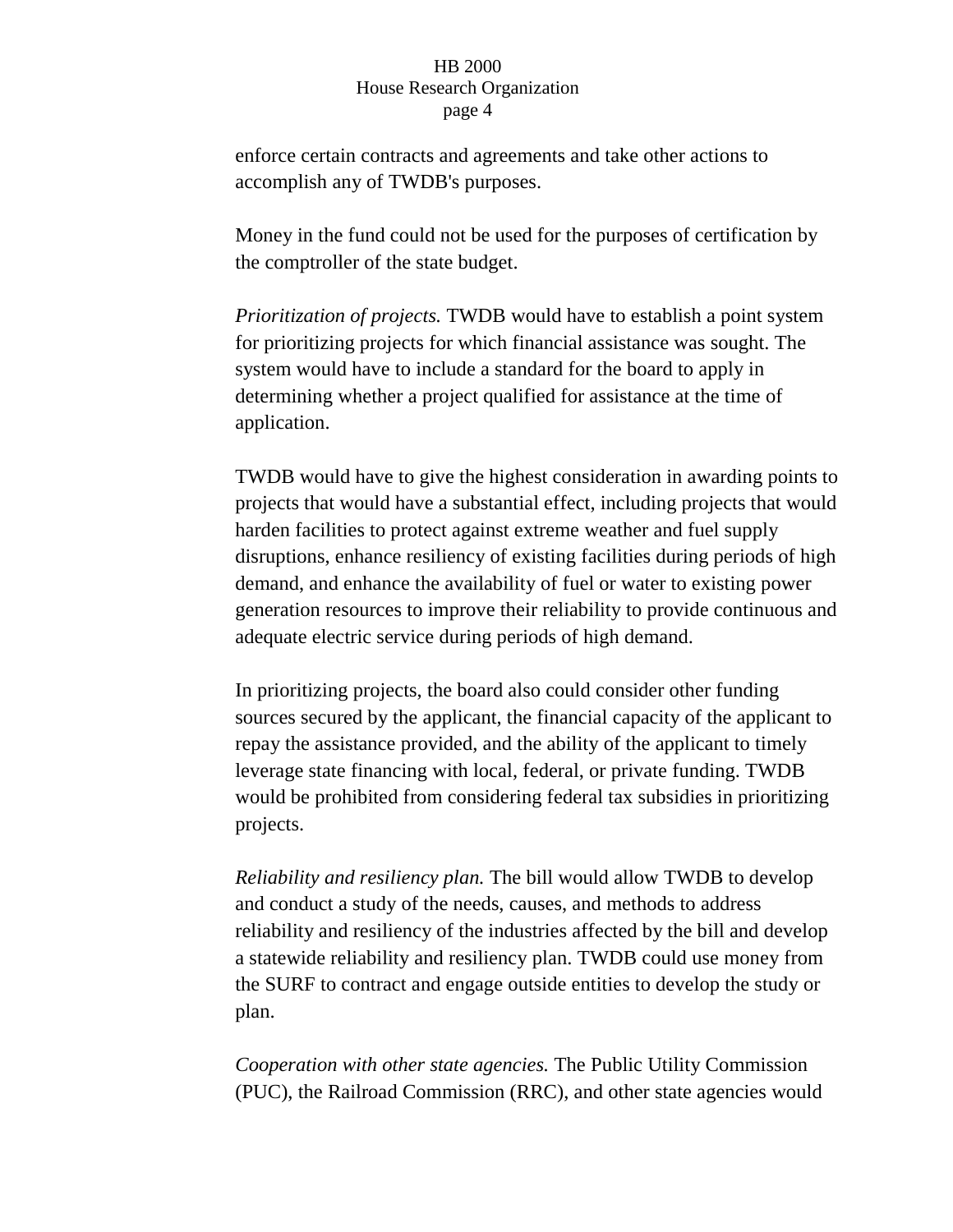have to provide resources to TWDB as necessary to carry out the bill, including entering into contracts between TWDB and other state agencies to provide staff or services.

TWDB could require PUC to review and recommend for approval electric utility and broadband provider projects for TWDB assistance under the bill and inspect electric utility and broadband provider projects after assistance. TWDB could require RRC to do the same for natural gas utility projects.

*Reporting and transparency requirements.* By December 1 of each evennumbered year, TWDB would have to report to the governor, lieutenant governor, House speaker, and the Legislature on the use of SURF.

TWDB would have to post on its website the progress made in enhancing critical water, electric, natural gas, and broadband infrastructure to withstand periods of high demand and a description of each funded project with the expected completion date. The information would have to be posted on the website by March 1, 2022.

*Other provisions.* TWDB would have to adopt policies and procedures to mitigate or minimize the adverse effects of federal laws and regulations relating to income taxes, arbitrage, rebates, and related matters that could restrict the board's ability to freely invest all or part of the SURF or to receive and retain all the earnings from the fund.

Any reconstruction or changes to the regulatory market structures of the industries identified in the bill would not be in conflict with its purpose.

**State Utilities Reliability Revenue Fund.** The SURRF would be a special fund in the state treasury outside the general revenue fund to be used by TWDB without further legislative appropriation.

The SURRF would consist of:

money appropriated to the fund and money transferred or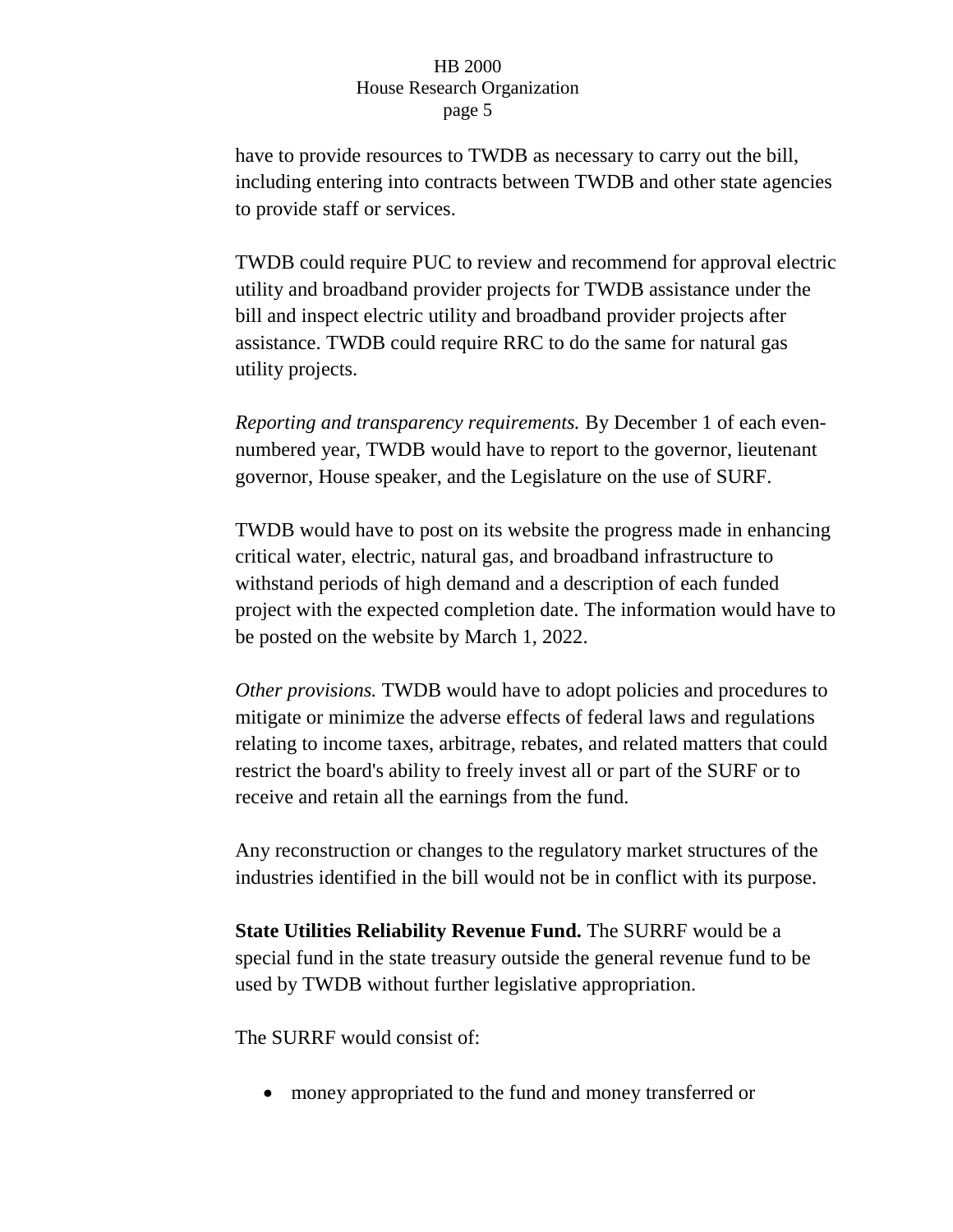deposited, including money transferred or deposited at TWDB's discretion;

- the proceeds of any fee or tax that was dedicated to the fund;
- any other revenue dedicated to the fund by the Legislature;
- investment earnings and interest earned on amounts credited to the fund;
- the proceeds from the sale of revenue bonds issued by TWDB that were designated to provide money for the fund;
- repayments of loans made from the fund; and
- money disbursed to the fund from the SURF.

*Management and investment.* Money deposited to the SURRF would be invested as determined by TWDB and could be invested with the state treasury pool. The SURRF and any associated accounts would be kept and maintained by TWDB.

At the direction of TWDB, the SURRF and any associated accounts could be managed by the comptroller or a corporate trustee that was a trust company or a bank that had the powers of a trust company for and on behalf of TWDB and could be invested as provided by an order, resolution, or rule of the board.

*Use of revenue fund.* Money in the SURRF could be used only to provide financial assistance under terms specified by TWDB for projects that enhanced the reliability and resiliency of water, electric, natural gas, broadband, and power generation infrastructure in the state, including projects that enhanced the ability of infrastructure to withstand periods of high demand and projects to weatherize infrastructure.

Financial assistance for projects could be provided in any form determined by TWDB, including a loan, a loan guarantee, equity ownership in a public or private entity, a joint venture with a public or private entity, a grant, and interest rebate, or a subsidy. In providing financial assistance, TWDB could make, enter into, and enforce certain contracts and agreements and take other actions to accomplish the board's purposes.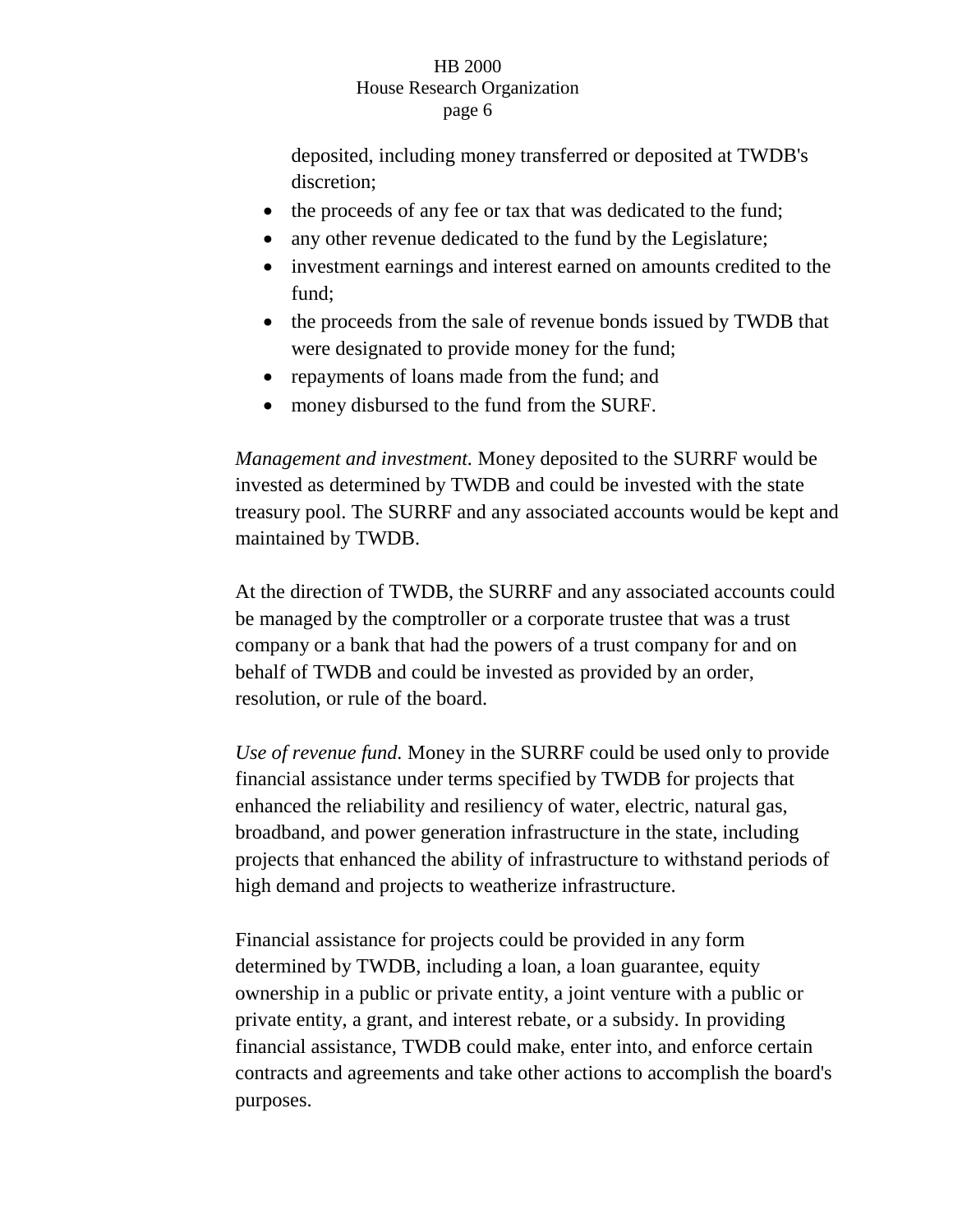TWDB could use money in the SURRF as a source of revenue or security for the payment of the principal of and interest on revenue bonds issued by the board or to pay the necessary and reasonable expenses of paying agents, bond counsel, and financial advisory services and similar costs incurred by the TWDB in administering the SURRF.

TWDB, the comptroller, or the corporate trustee managing the SURRF would have to withdraw from the revenue fund and pay to a person any amounts for the timely payment of the principal of and interest on bonds that matured or became due and any related costs.

Money in the SURRF could not be used for the purposes of certification by the comptroller of the state budget.

*Issuance of revenue bonds.* TWDB could issue revenue bonds to provide money for the SURRF or to refund revenue bonds or bonds and obligations issued or incurred in accordance with other law.

Revenue bonds issued under the bill would be special obligations of the board payable only from and secured by designated income and receipts of the SURRF, including principal of and interest paid and to be paid on revenue fund assets or income from accounts created within the SURRF. Revenue bonds issued under the bill would not constitute indebtedness of the state as prohibited by the constitution.

Revenue bonds issued under the bill would have to be authorized by resolution of TWDB and would have the form and characteristics and bear the designations as provided by the resolution.

The bill would provide additional provisions on the issuance of revenue bonds, including on the bond's interest and the rate of maturity, and would allow the TWDB to require SURRF participants to make charges, levy taxes, or otherwise provide for sufficient money to pay acquired obligations.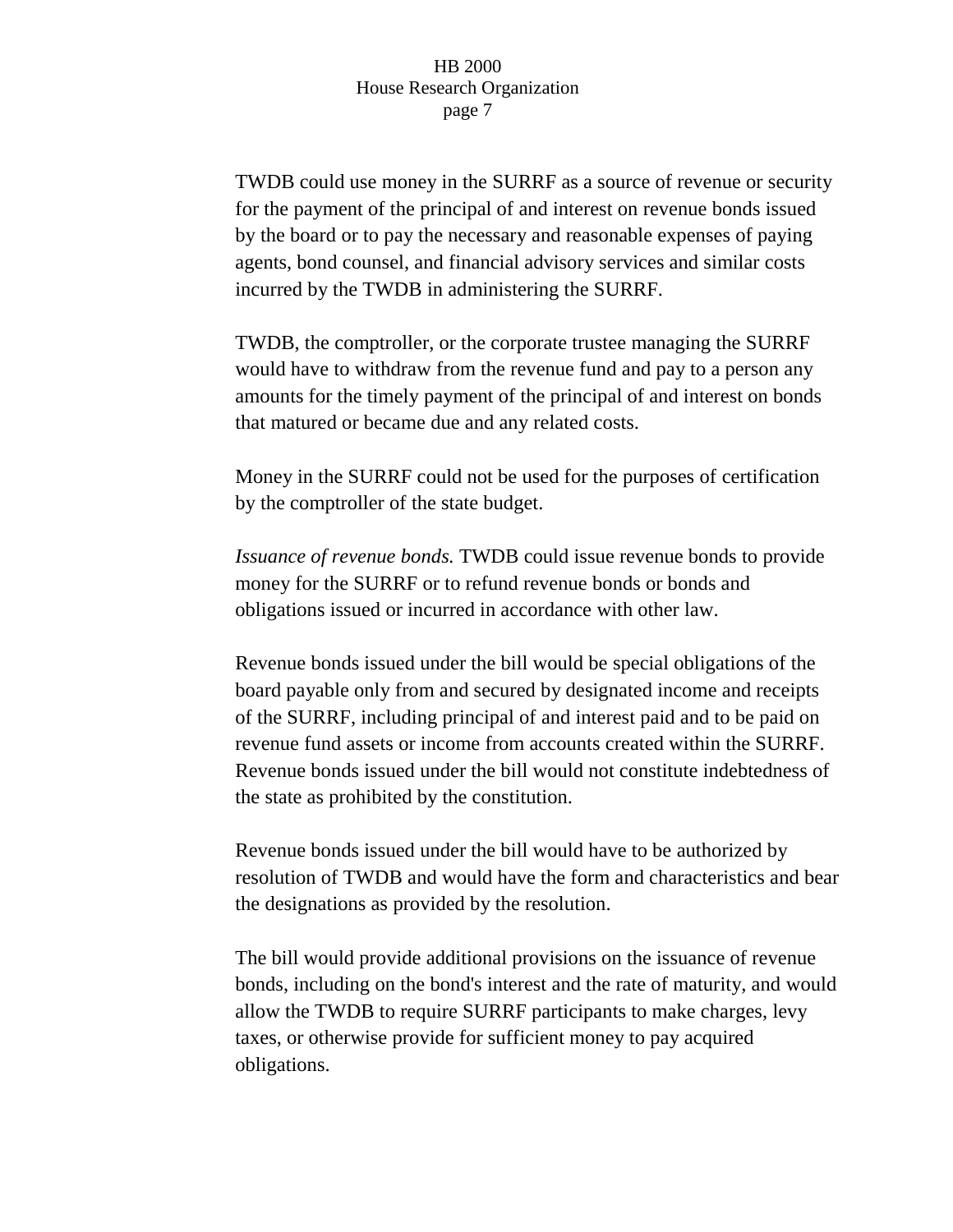All proceedings on the issuance of revenue bonds would have to be submitted to the attorney general for approval, and the revenue bonds would be registered by the comptroller. After approval and registration, the revenue bonds would be incontestable in any court and would be valid and binding obligations in accordance with their terms.

Proceeds received from the sale of revenue bonds could be deposited or invested in any manner and in such investments as could be specified in the resolution or other proceedings authorizing those obligations. Money in the SURRF or associated accounts could be invested in any manner and in any obligations that could be specified in the resolution or other proceedings.

**SURF advisory committee.** The bill would create the SURF advisory committee, which would be composed of seven members, including:

- the comptroller or a person designated by the comptroller;
- three members of the Senate appointed by the lieutenant governor, including members of the Senate committees having primary jurisdiction over natural resources and finance; and
- three members of the House appointed by the speaker, including members of the House committees having primary jurisdiction over natural resources and appropriations.

The lieutenant governor and House speaker each would appoint a copresiding officer of the advisory committee from among the members they appointed.

The advisory committee would be required to submit comments and recommendations as outlined in the bill to TWDB on the use of money in the SURF and the SURRF for use in adopting rules, policies, and procedures related to the bill. The committee also would review the overall operation, function, and structure of the SURF at least semiannually and could provide comments and recommendations to TWDB on any matter.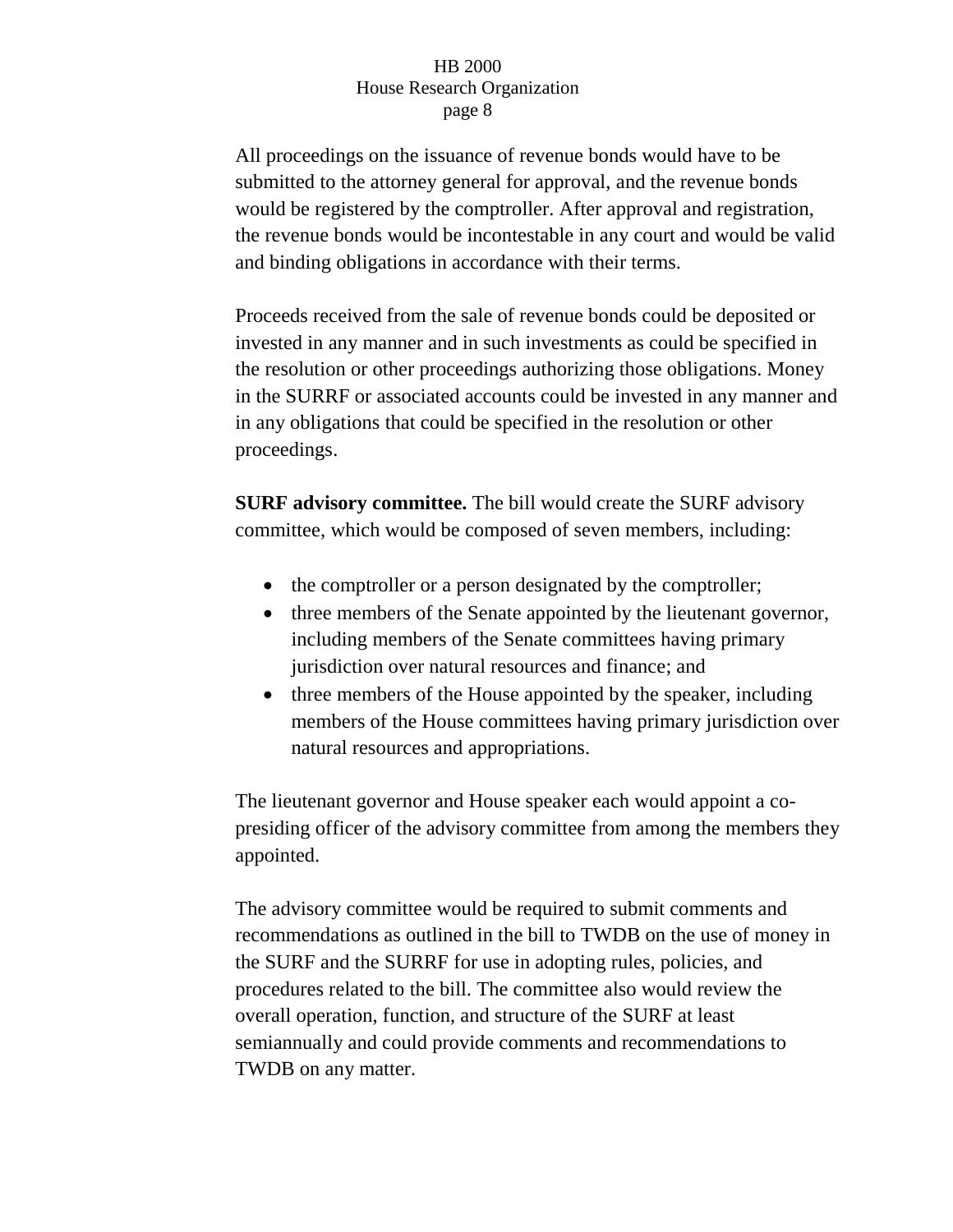The advisory committee would have to evaluate and could provide comments on the feasibility of the state owning, constructing, and operating water, electric, natural gas, or broadband facilities to enhance reliability and resiliency.

The executive administrator of TWDB would have to provide an annual report to the SURF advisory committee on the board's compliance with statewide annual goals related to historically underutilized businesses and the participation level of such businesses in projects that received funding under the bill. If the level of participation did not meet statewide annual goals, the advisory committee would have to make recommendations to improve the participation level.

The advisory committee would be subject to the Texas Sunset Act, and would be abolished September 1, 2035, unless continued.

**Weatherization study.** The bill would require the executive administrator of TWDB, in coordination with the PUC, the RRC, the Texas Commission on Environmental Quality, and the ERCOT organization, to study and submit to the SURF advisory committee a report on:

- the need for financial assistance from the state to weatherize water, electric, and natural gas utility facilities and broadband provider facilities;
- the need for financial assistance from the state to provide adequate capacity during periods of high demand for electric and natural gas utilities; and
- the financing structures desirable to potential applicants for such financial assistance.

The report would have to be submitted by December 31, 2022, and costs of the report could be paid from the SURF.

**Other provisions.** The bill would allow TWDB to use the water loan assistance program to provide loans or grants for projects that enhanced the reliability and resiliency of water utilities by weatherizing facilities.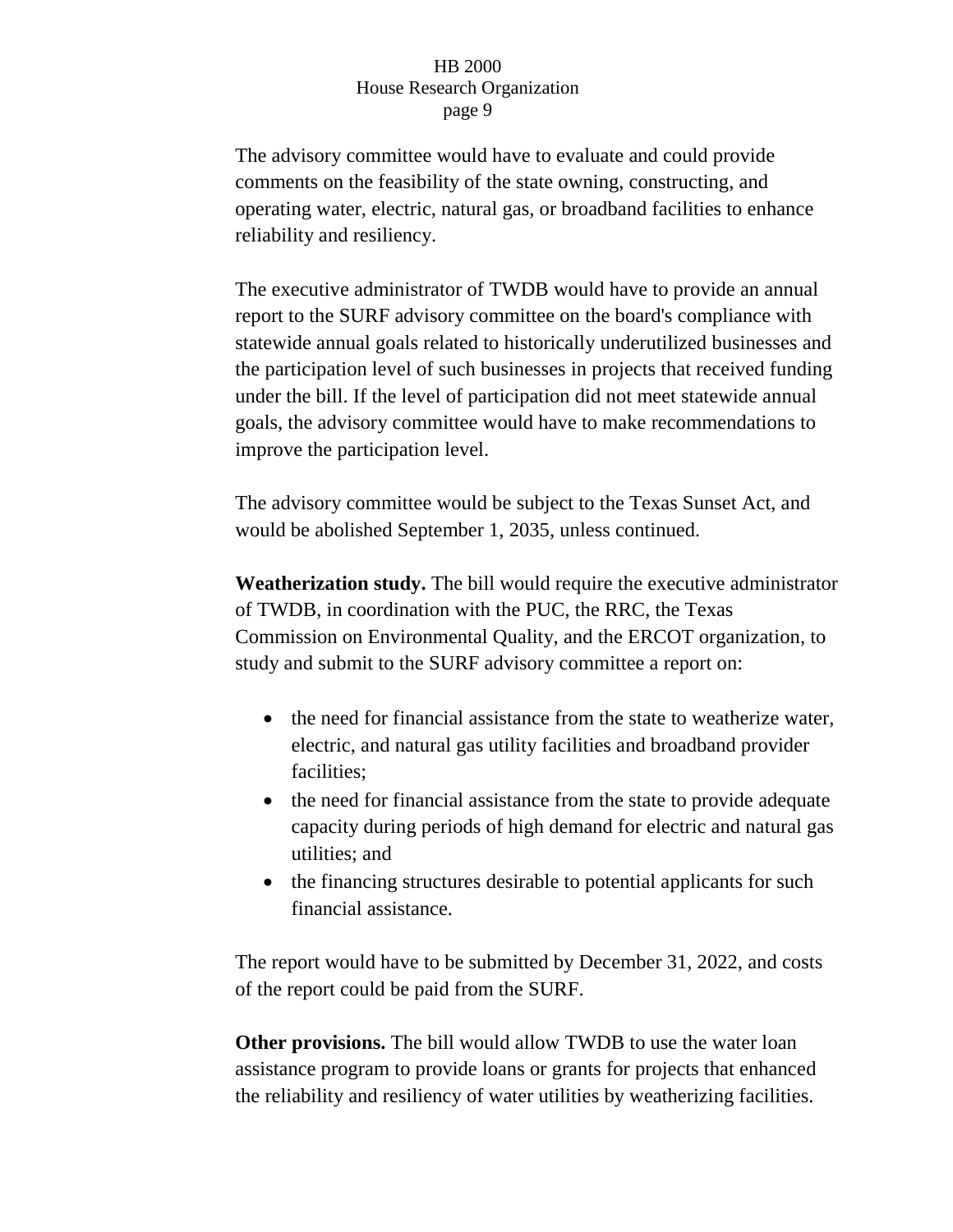The bill also would allow the TWDB to sell to the SURF any bonds or obligations purchased with money in the SURRF and could apply the proceeds of the sale as provided for under the bill's provisions relating to the SURRF.

**Effective date.** The bill would take effect on the date the constitutional amendment proposed by the 87th Legislature, Regular Session, 2021, providing for the creation of the State Utilities Reliability Fund and the State Utilities Reliability Revenue Fund was approved by voters. If that amendment was not approved by voters, the bill would have no effect.

**SUPPORTERS** SAY: CSHB 2000 would help enhance the reliability and resiliency of the state's energy infrastructure by creating the State Utilities Reliability Fund (SURF) and the State Utilities Reliability Revenue Fund (SURRF) to provide financing for projects that would ensure adequate capacity during periods of high demand. During Winter Storm Uri in February, much of the state's power generation capacity was unavailable or went offline because of operations failures related to icy weather and low temperatures, contributing to millions of Texans experiencing widespread, extended power outages.

> After the storm, the governor issued an emergency item calling on the Legislature to mandate the winterization of the state's power system and to ensure that necessary funding was available. Modeled on the successful State Water Implementation Fund for Texas program also administered by the Texas Water Development Board (TWDB), the bill would allow the TWDB to take advantage of a broad range of financing options and provide the board the flexibility necessary to design and implement the SURF program to accomplish these goals.

> The bill would offer an important tool to entities facing significant costs resulting from the winter storm, including those that do not have access to rate recovery in the competitive market. By allowing entities to access market-rate and low-cost financing options with extended repayment terms and loan deferrals that otherwise might not be available for projects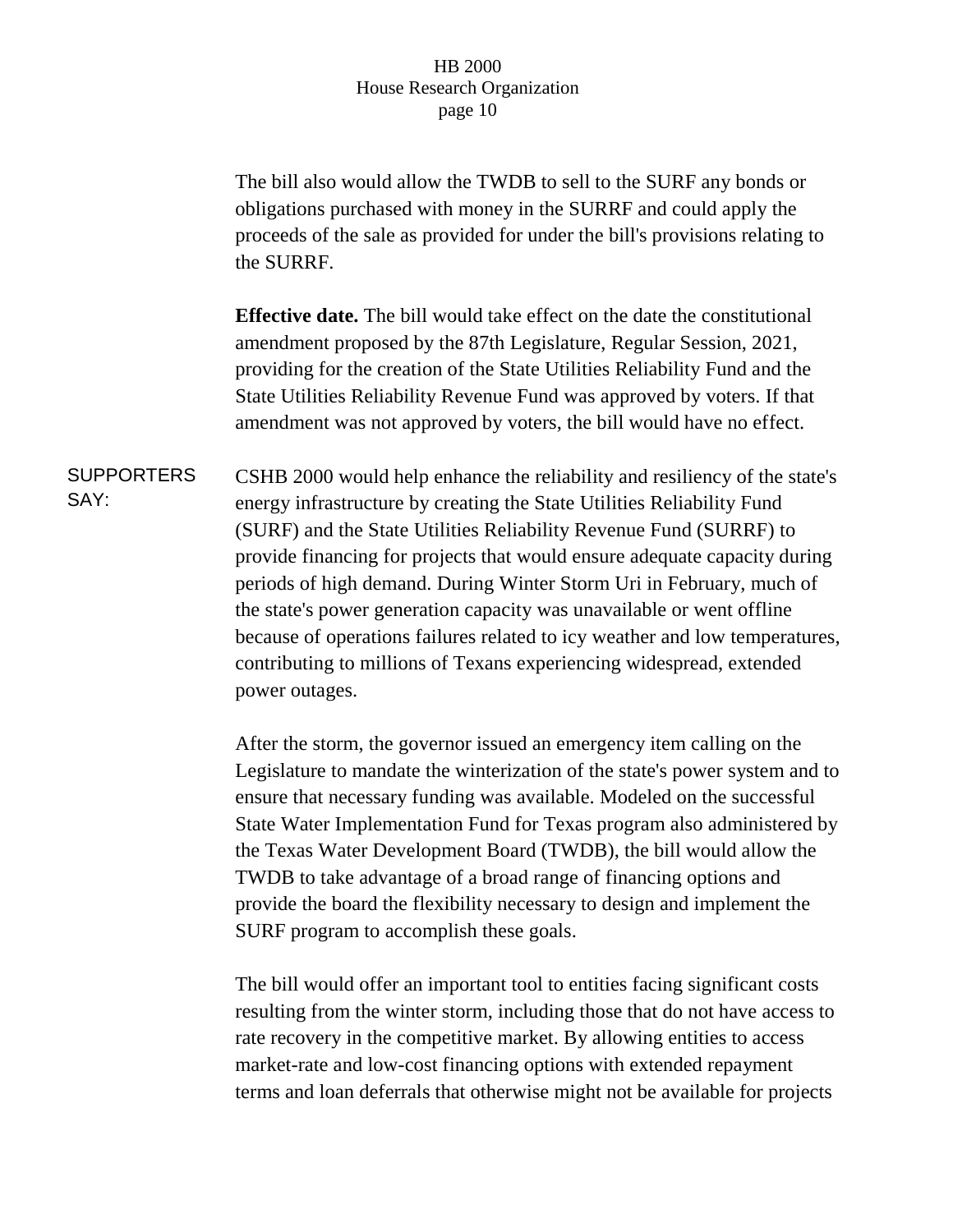to support reliable service, the bill would provide a safeguard for financing the possible implementation of proposals before the Legislature mandating weatherization and other requirements on the power system.

With a proposed amendment to the Texas Constitution under the associated HJR 2, the bill would engage the public with the legislative process and provide Texas voters the ultimate decision on whether to authorize funds to finance projects to enhance the reliability and resiliency of water, electric, and natural gas utilities, broadband providers, and power generation resources in the state.

It would be unnecessary to more specifically define types of projects that would be eligible for funding assistance under the SURF program. CSHB 2000 would allow the fund to be used for projects to enhance both resiliency and reliability, which would be broad enough to encompass a wide range of projects.

**CRITICS** SAY: Because CSHB 2000 would authorize the use of public funds for private entities, the bill should ensure the public had access to information and the ability to provide input and review before any potential funding decisions made by the TWDB.

> Broadband providers should not be treated the same as electric, water, and natural gas utilities on issues of adequate capacity during periods of high demand. While the broadband industry does experience such periods, they normally are not associated with weather events but rather with, for example, a transition from work or school to home, as many experienced at the beginning of the coronavirus pandemic. Therefore, weatherization is not the best mechanism to enhance reliability of broadband providers. To better address adequate capacity for broadband providers, the bill instead should specify that the SURF program could be used to expand access to and adoption of broadband capabilities.

#### **OTHER CRITICS** SAY: CSHJR 2 should specify other projects, in addition to weatherization, to be eligible for financial assistance under the SURF program. Rather than focusing narrowly on extreme weather events, the bill should specify that